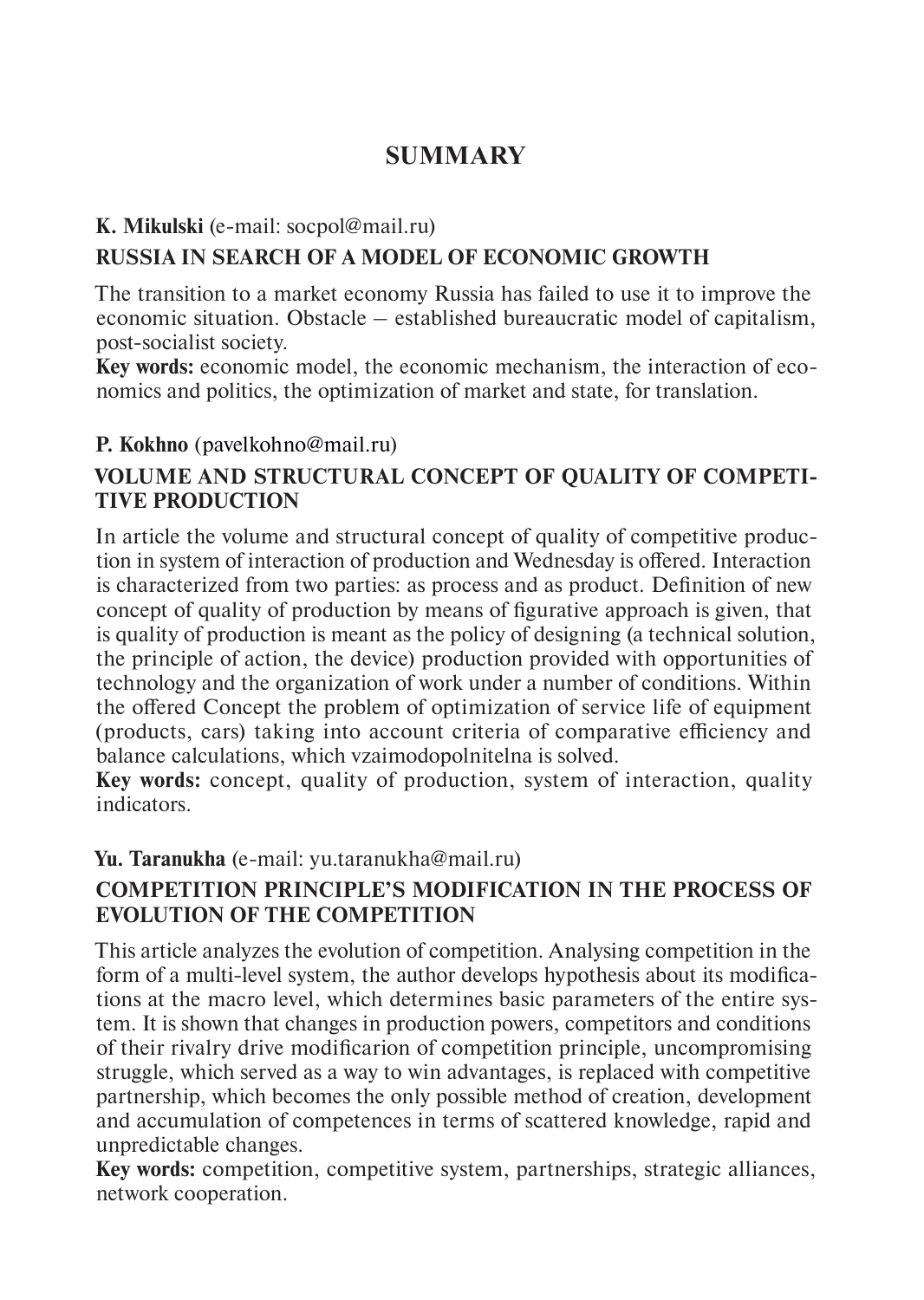**S. Vinokurov** (e-mail stepan vinokurov@mail.ru)

**P. Gurianov** (e-mail pavelgurianov19@gmail.ru)

**A. Medved** (e-mail annmedved@mail.ru)

### **TRUST AS A FACTOR OF INTERNATIONAL CAPITAL MOVEMENT (ON THE EXAMPLE OF FOREIGN DIRECT INVESTMENT)**

Recently, trust and its influence on various aspects of life are in the scope of increasing scientific interest. In the article, impact of trust on foreign direct investment was investigated. This problem became especially topical since trust between major international actors has dramatically fallen, and particularly, sectoral sanctions against Russia have been introduced. The analysis showed, that factor of trust is not crucial for economies with low savings on GDP ratio, while rise of this ratio makes trust more and more important.

**Key words:** trust, foreign direct investment, international capital market, moral hazard, the Feldstein-Horioka puzzle, agents behavior, reputation, savings.

## **S. Lutsenko** (e-mail: scorp\_ante@rambler.ru)

#### **ABOUT THE MONITORING OF FINANCING PAYOUTS OF THE RUSSIAN COMPANIES**

The author considers features of financing payouts by the Russian companies. Their financial policy starts with the precautionary motives: savings of cash for the subsequent investment. The author estimates influence of negative shocks (including, sectoral sanctions) in the debt capital markets which force to follow the financial pecking order. The companies try to keep a part of the funds for the subsequent adjustment of the capital structure.

**Key words:** precautionary motive, financing payouts, capital structure, shocks, sanctions, internal growth (g), cash flow.

# **R. Malikov** (e-mail: MalikovRI@rambler.ru)

**C. Grishin** (e-mail grishin2472@yandex.ru)

#### **GENERATION OF POSITIVE AREAS OF INSTITUTIONAL AT T R AC T OR S I N T H E PROCE SS OF I NST I T U T ION A L RECONFIGURATION REGIONAL BUSINESS ENVIRONMENT**

The article proves the feasibility of the configuration approach to research institutes of the business environment in the region. It suggests that the area formed institutional attractors that define the directions of development of entrepreneurship in the region in the loop of the regional business environment institutional configuration. The conclusion about the necessity of institutional reconfiguration of the regional business environment to generate zones of positive institutional attractors that promote productive entrepreneurship. The model estimates of expected additional revenue of the regional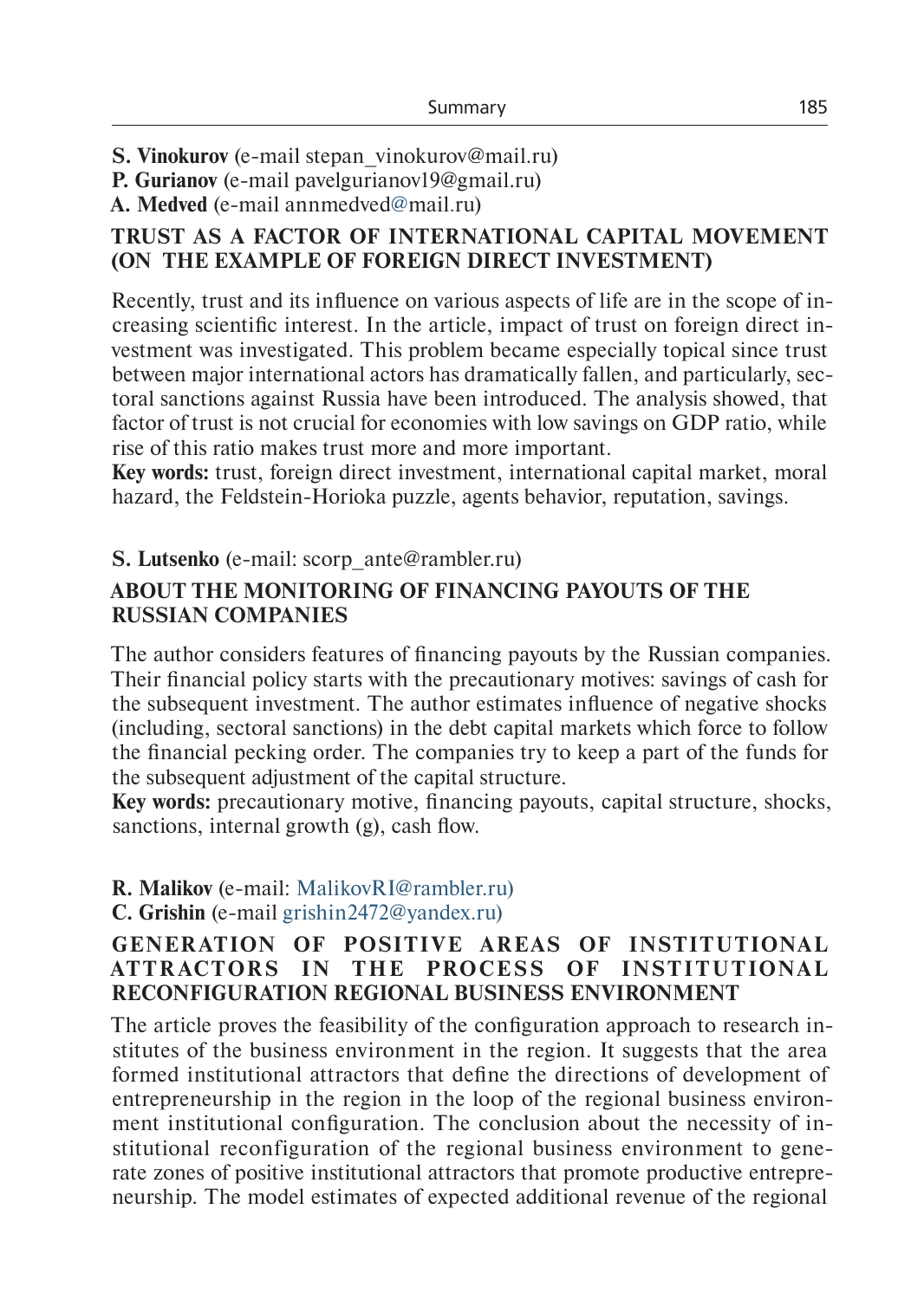authorities of the resulting institutional reconfiguration of the regional business environment, providing additional economic impact of businesses and increasing their contribution to the socio-economic development of the territory. **Key words:** regional business environment, institutional configuration, reconfiguration, institutional attractor entrepreneurship.

# **T. Kusainov** (е-mail: kta2006@bk.ru)

# **ABOUT DIVERSIFICATION OF AGRICULTURAL PRODUCTION IN THE CONDITIONS OF THE VENTURE BUSINESS**

In the past decade, Kazakhstan made serious efforts to diversify agriculture, particularly through subsidies. However, the economic justification for subsidies is questionable. The distortion of market signals due to subsidies leads to distortions in the production structure and does not contribute to the choice of market-sustainable options to diversify it. The concept of diversification of agricultural production, discussed and partially enforced, needs to be revised. It is in need to optimize the use of agricultural resources, taking into account their limitations, market capacity, financial situation of enterprises, the presence or absence of programs of state support of the industry, peculiarities of economic decision making under uncertainty.

**Key words:** agriculture, risk, uncertainty, diversification, modeling, stochastic processes.

## **М. Аbdiev** (e-mail: mabdiev1977@mail.ru)

## **MAIN AREAS AGRIFOOD POLICY KYRGYZ REPUBLIC UNDER EURASIAN ECONOMIC UNION**

The article highlights the problems of the agri-food market of the Eurasian Economic Union on the example of Kyrgyzstan and proposed strategic directions of agricultural policy in order to achieve collective food security in these countries. **Key word:** аgri-food market, agricultural production, agricultural policy, agricultural cooperation, food security, Eurasian integration, state support for the agricultural sector.

# **R. Rashidov** (e-mail: r.rashidov84@mail.ru)

# **SOME EFFECTIVE USE OF TECHNOLOGY IN THE COTTON INDUSTRY IN UZBEKISTAN**

The article describes a series of energy saving technologies in agriculture of Uzbekistan and the recommendations to address them.

**Key words:** soil fertility, cotton, technologies, agricultural machinery, resource savings.